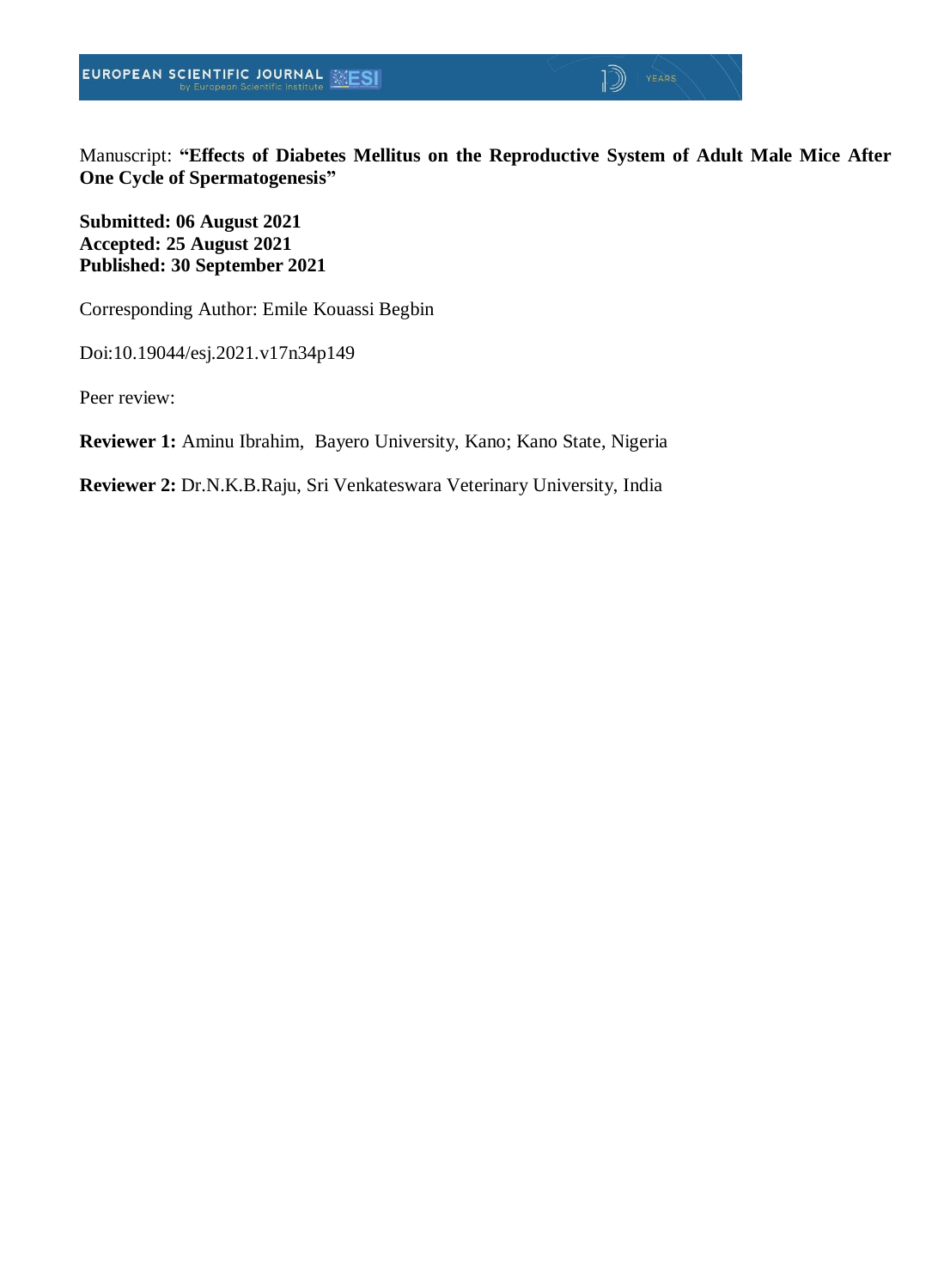# **ESJ** *Manuscript Evaluation Form 2021*

This form is designed to summarize the manuscript peer review that you have completed and to ensure that you have considered all appropriate criteria in your review. Your review should provide a clear statement, to the authors and editors, of the modifications necessary before the paper can be published or the specific reasons for rejection.

Please respond within the appointed time so that we can give the authors timely responses and feedback.

NOTE: ESJ promotes peer review procedure based on scientific validity and technical quality of the paper (not perceived the impact). You are also not required to do proofreading of the paper. It could be recommended as part of the revision.

*ESJ editorial office would like to express its special gratitude for your time and efforts. Our editorial team is a substantial reason that stands ESJ out from the crowd!* 

| Reviewer Name: AMINU IBRAHIM                                                                                                                                                                                       |                                          |  |
|--------------------------------------------------------------------------------------------------------------------------------------------------------------------------------------------------------------------|------------------------------------------|--|
| University/Country: Bayero University, Kano; Kano State - Nigeria                                                                                                                                                  |                                          |  |
| Date Manuscript Received: 07/08/2021                                                                                                                                                                               | Date Review Report Submitted: 16/08/2021 |  |
| Manuscript Title: Effects of diabetes mellitus on the reproductive system of<br>adult male mice after one cycle of spermatogenesis                                                                                 |                                          |  |
| ESJ Manuscript Number: 0860/21                                                                                                                                                                                     |                                          |  |
| You agree your name is revealed to the author of the paper:<br>Yes/No YES                                                                                                                                          |                                          |  |
| You approve, your name as a reviewer of this paper, is available in the "review history" of the paper: Yes/No YES<br>You approve, this review report is available in the "review history" of the paper: Yes/No YES |                                          |  |

### **Evaluation Criteria:**

**Please give each evaluation item a numeric rating on a 5-point scale, along with a thorough explanation for each point rating.**

| <i><b>Questions</b></i>                                                       | <b>Rating Result</b><br>[Poor] $1-5$ [Excellent] |  |
|-------------------------------------------------------------------------------|--------------------------------------------------|--|
| 1. The title is clear and it is adequate to the content of the article.       | $\boldsymbol{4}$                                 |  |
| IT IS ADEQUATE BECAUSE IT COVERS THE SCOPE AND OBJECTIVES.                    |                                                  |  |
| 2. The abstract clearly presents objects, methods and results.                | $\overline{\mathbf{4}}$                          |  |
| <b>YES</b>                                                                    |                                                  |  |
| 3. There are few grammatical errors and spelling mistakes in this<br>article. | $\overline{\mathbf{4}}$                          |  |
| <b>(ONLY A FEW ERRORS SEEN</b>                                                |                                                  |  |
| 4. The study methods are explained clearly.                                   | 4                                                |  |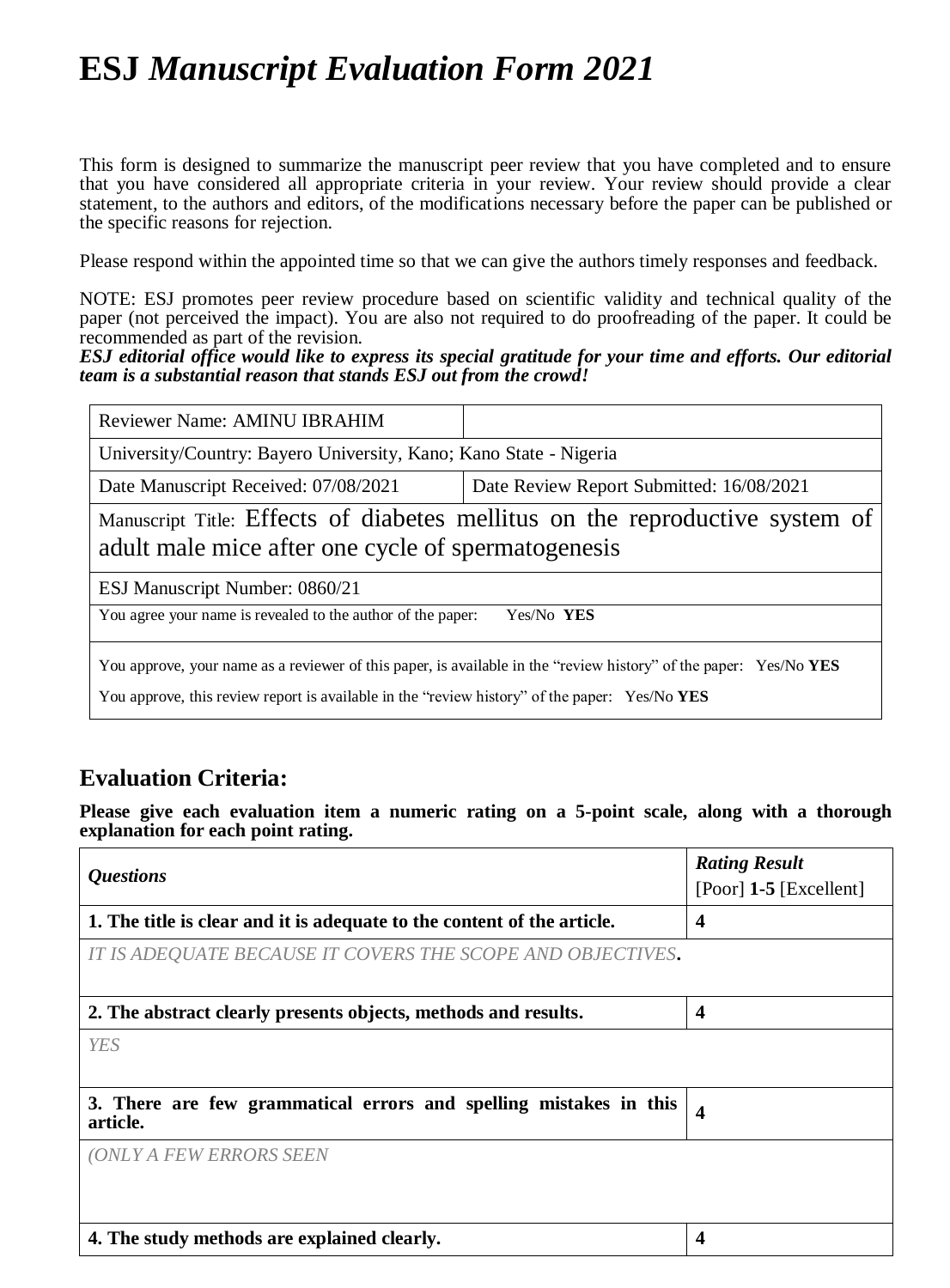| <b>FAIRLY DETAILED</b>                                                      |                         |
|-----------------------------------------------------------------------------|-------------------------|
| 5. The results are clear and do not contain errors.                         | $\overline{\mathbf{4}}$ |
| A FEW OBSERVATIONS TO CORRECT                                               |                         |
| 6. The conclusions or summary are accurate and supported by the<br>content. | $\overline{\mathbf{4}}$ |
| A FEW OBSERVATONS TO CORRECT                                                |                         |
| 7. The references are comprehensive and appropriate.                        | 5                       |
| <b>ECELLENTLY DONE</b>                                                      |                         |
|                                                                             |                         |

### **Overall Recommendation** (mark an X with your recommendation):

| Accepted, no revision needed               |  |
|--------------------------------------------|--|
| Accepted, minor revision needed            |  |
| Return for major revision and resubmission |  |
| Reject                                     |  |

### **Comments and Suggestions to the Author(s): AUTHORS MIGHT CONSIDER TRANSLATING SOME FRENCH REFERENCES INTO ENGLISH.**

| <b>EUROPEAN SCIENTIFIC JOURNAL EXESI</b> |  |
|------------------------------------------|--|
|                                          |  |

| $\ket{\mathbb{D}}$ | YEARS |
|--------------------|-------|
|                    |       |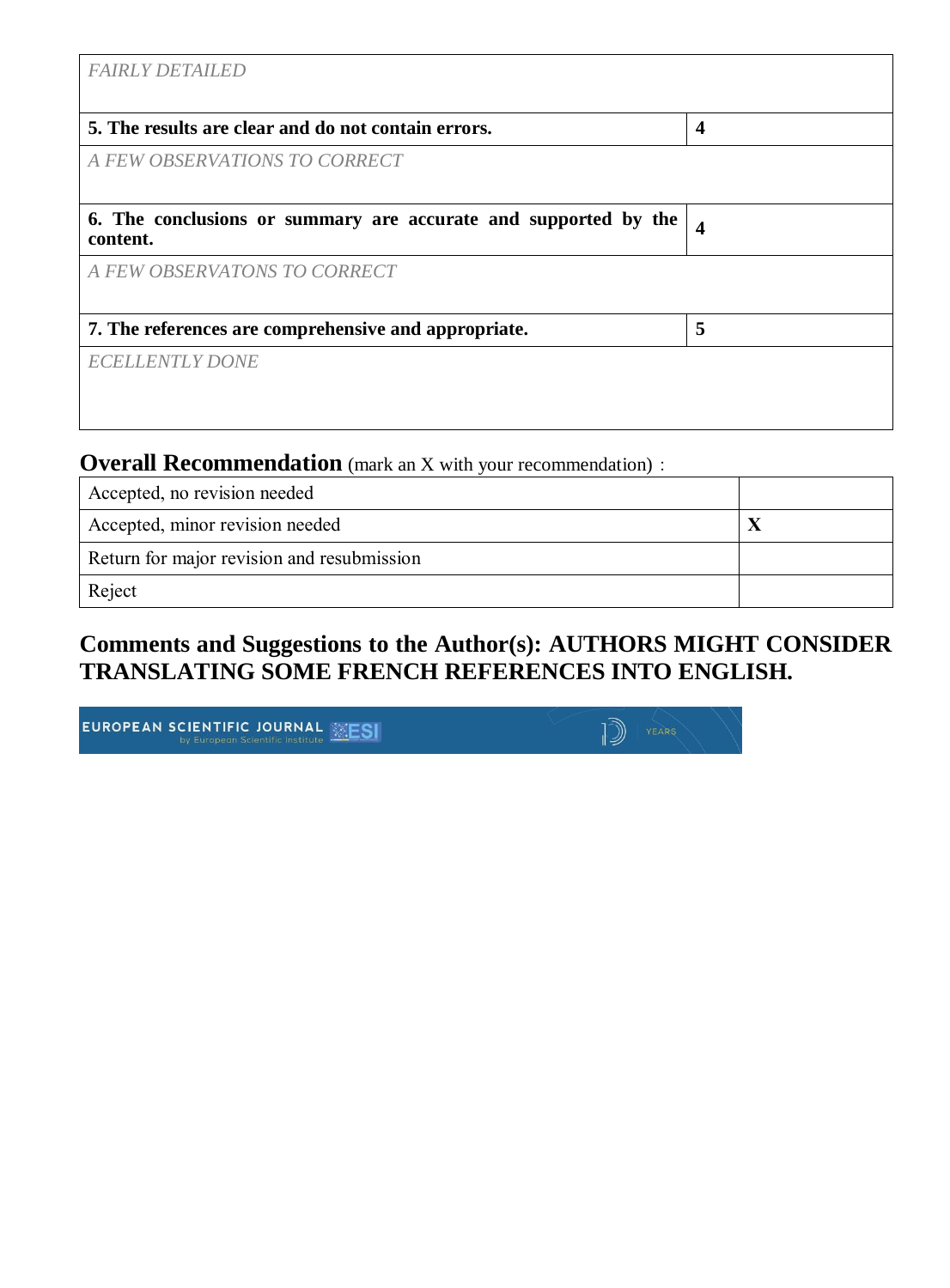# **ESJ** *Manuscript Evaluation Form 2021*

This form is designed to summarize the manuscript peer review that you have completed and to ensure that you have considered all appropriate criteria in your review. Your review should provide a clear statement, to the authors and editors, of the modifications necessary before the paper can be published or the specific reasons for rejection.

Please respond within the appointed time so that we can give the authors timely responses and feedback.

NOTE: ESJ promotes peer review procedure based on scientific validity and technical quality of the paper (not perceived the impact). You are also not required to do proofreading of the paper. It could be recommended as part of the revision.

*ESJ editorial office would like to express its special gratitude for your time and efforts. Our editorial team is a substantial reason that stands ESJ out from the crowd!*

| Reviewer Name: Dr.N.K.B.Raju                                                                                                       | Email:nkbraju@gmail.com                  |  |
|------------------------------------------------------------------------------------------------------------------------------------|------------------------------------------|--|
| University/Country: Sri Venkateswara Veterinary University, India                                                                  |                                          |  |
| Date Manuscript Received: 17.08.2021                                                                                               | Date Review Report Submitted: 23.08.2021 |  |
| Manuscript Title: Effects of diabetes mellitus on the reproductive system of adult male mice after<br>one cycle of spermatogenesis |                                          |  |
| ESJ Manuscript Number: 0860/21                                                                                                     |                                          |  |
| You agree your name is revealed to the author of the paper:<br>Yes/Ne                                                              |                                          |  |
| You approve, your name as a reviewer of this paper, is available in the "review history" of the paper: Yes/No                      |                                          |  |
| You approve, this review report is available in the "review history" of the paper:Yes/Ho                                           |                                          |  |

#### **Evaluation Criteria:**

**Please give each evaluation item a numeric rating on a 5-point scale, along with a thorough explanation for each point rating.**

| <i><b>Questions</b></i>                                                                                          | <b>Rating Result</b><br>[Poor] $1-5$ [Excellent] |  |
|------------------------------------------------------------------------------------------------------------------|--------------------------------------------------|--|
| 1. The title is clear and it is adequate to the content of the article.                                          |                                                  |  |
| The title is appropriate, clear and adequate for the study<br>$\bullet$                                          |                                                  |  |
| 2. The abstract clearly presents objects, methods and results.                                                   |                                                  |  |
| The abstract is relevantly mentioned the background, materials, methods, results and<br>$\bullet$<br>conclusions |                                                  |  |